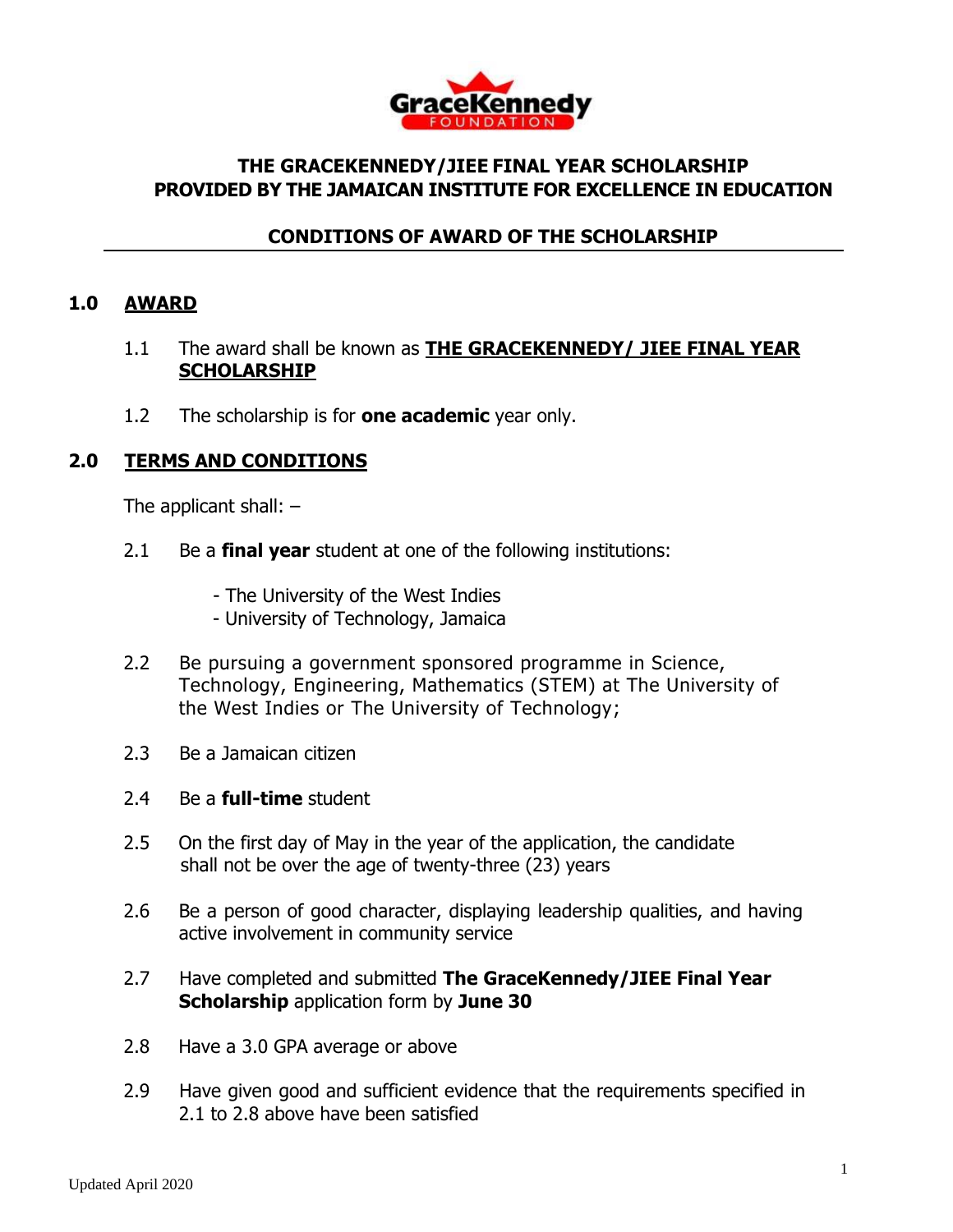# **3.0 INSTRUCTIONS**

- 3.1 It is the responsibility of the applicant to submit all outstanding academic grades received after June 30. These grades are to be emailed to **gkfoundation@gkco.com.**
- 3.2 Supporting documents to be submitted with the application form:
	- i. Copy of birth certificate
	- ii. Academic records –Certified copies of CSEC, CAPE and University grades  $(1<sup>st</sup>$  year to final year); It is the responsibility of the applicant to submit all outstanding academic grades (CAPE/ Semester grades) received after June 30. These grades are to be emailed to [gkfoundation@gkco.com](mailto:gkfoundation@gkco.com)
	- iii. Letter of recommendation from a current lecturer/tutor
	- iv. Financial Aid Declaration Form
	- v. Statement about the applicant's career goals, leadership abilities, social & community involvement (not to exceed 250 words)

#### **4.0 REGULATIONS**

- 4.1 The scholarship is valued at a maximum amount of **\$500,000.00**
- 4.2 The Scholarship is valid for the academic year immediately following the offer of the award and cannot be deferred for any reason
- 4.3 With respect to The GraceKennedy/JIEE Final Year Scholarship, the following shall apply:
	- i. The holder of the Scholarship is required to complete sixty (60) volunteer hours on a project that has significant impact on the community/school/NGO they select. This project must be pre-approved by the Foundation before implementation. The holder is required to submit a written report on their volunteer project by April 30
	- ii. The holder of the Scholarship is required to act as a campus representative for the GraceKennedy Group for the duration of the **Scholarship**
	- iii. The holder grants the Donor permission to use and publish any recorded material, photographs and testimonials of the holder for marketing, social media and print, TV and other media purposes